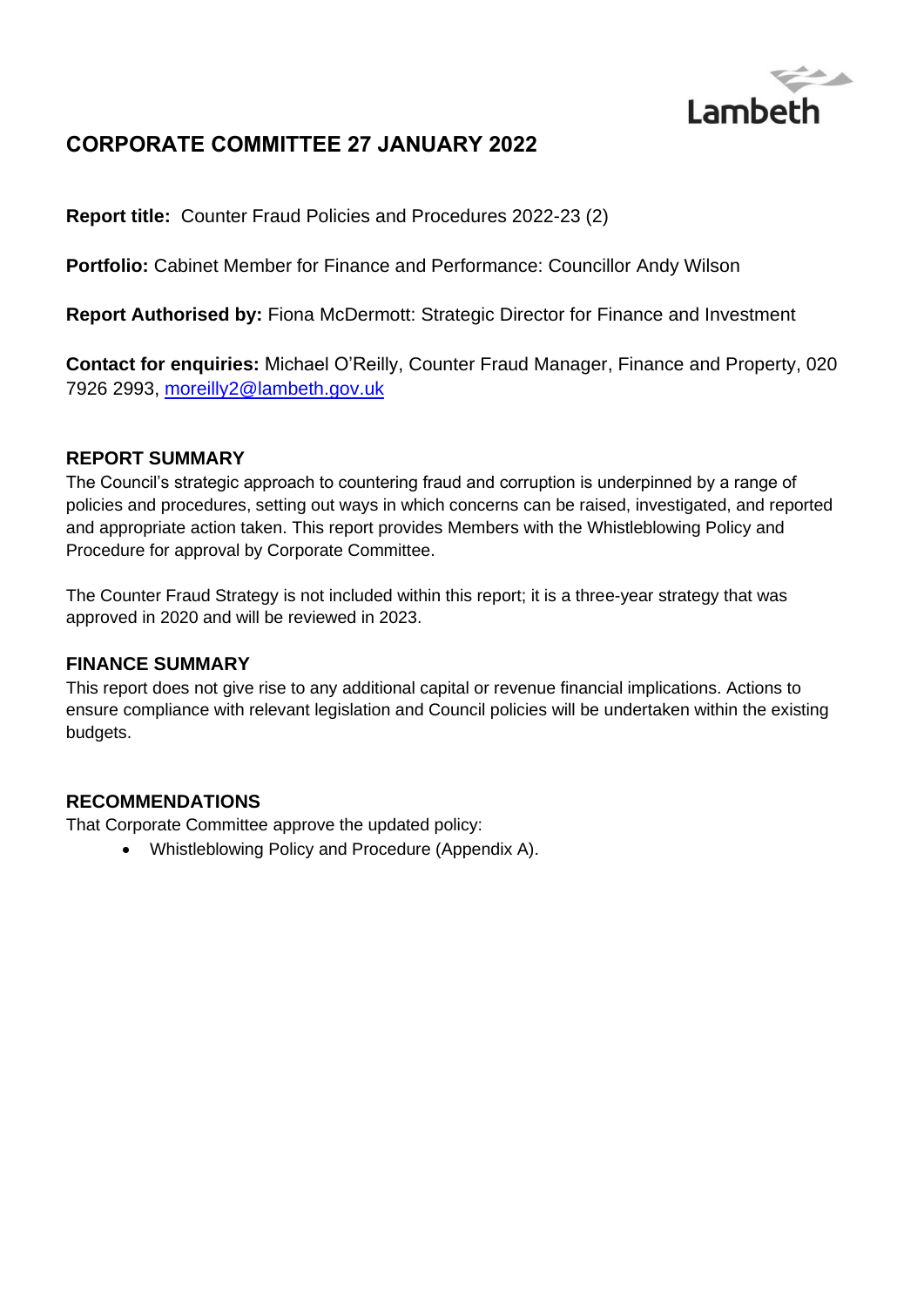### **1. CONTEXT**

1.1 The Corporate Committee performs the 'Audit Committee' role at Lambeth. This includes approving the Counter Fraud policies and procedures every year.

The Counter Fraud Policy and Fraud Response Plan were shared with Corporate Committee in December 2021. The Anti-Bribery Policy and the Money Laundering Policy and Practice Note will be updated and shared with Committee in March 2022. Sharing the updated policies over three meetings will allow more time for Committee to analyse each policy and seek clarification on any elements of individual policies.

## **2. PROPOSAL AND REASONS**

- 2.1 The report provides Members with revisions to the Council's counter fraud and corruption policies which are proposed to the Committee for approval following the annual review of all such policies by officers.
- 2.2 A summary of the items attached as appendices is included below, including an outline of any key changes to the documents from the previous year.

**A. Whistleblowing Policy and Procedure** – there have been no significant changes to this policy other than ensuring references to officers are up to date and that there is reference to Council safeguarding contact details. The Whistleblowing Charter that has been cleared by Committee in previous years provides no additional information to the Policy and therefore it is proposed that the Charter is removed from the suite of Counter Fraud policies overseen by Committee.

- 2.3 It is important that the Council has policies and procedures in place that are fit for purpose and are effective in preventing, detecting, and investigating fraud where it occurs. The review of the counter fraud policies and procedures was identified as being a key aspect of the governance requirements for audit committees as set out by CIPFA in their publication on the Role of the Head of Internal Audit. In the main, only minor changes were required, including reflecting changes in the Council's officer structure and responsibilities. The updated policies are presented in the appendices to this report for approval, can be located [here,](https://moderngov.lambeth.gov.uk/ieIssueDetails.aspx?IId=64298&PlanId=0&Opt=3#AI49744) and are summarised as follows:
- 2.4 The Whistleblowing Policy and Procedure sets out the Council's whistleblowing arrangements, and:
	- Encourages individuals to feel confident about raising concerns and to question and act on those concerns.
	- Provides a way for individuals to raise concerns and receive appropriate feedback on any action taken.
	- Confirms that all concerns raised will be examined and the council will assess what action should be taken.
	- Reassures individuals that they will be protected from possible reprisals or victimisation if they have made a disclosure in good faith.
	- Provides ways for individuals to take the matter further if they are dissatisfied with the council's response.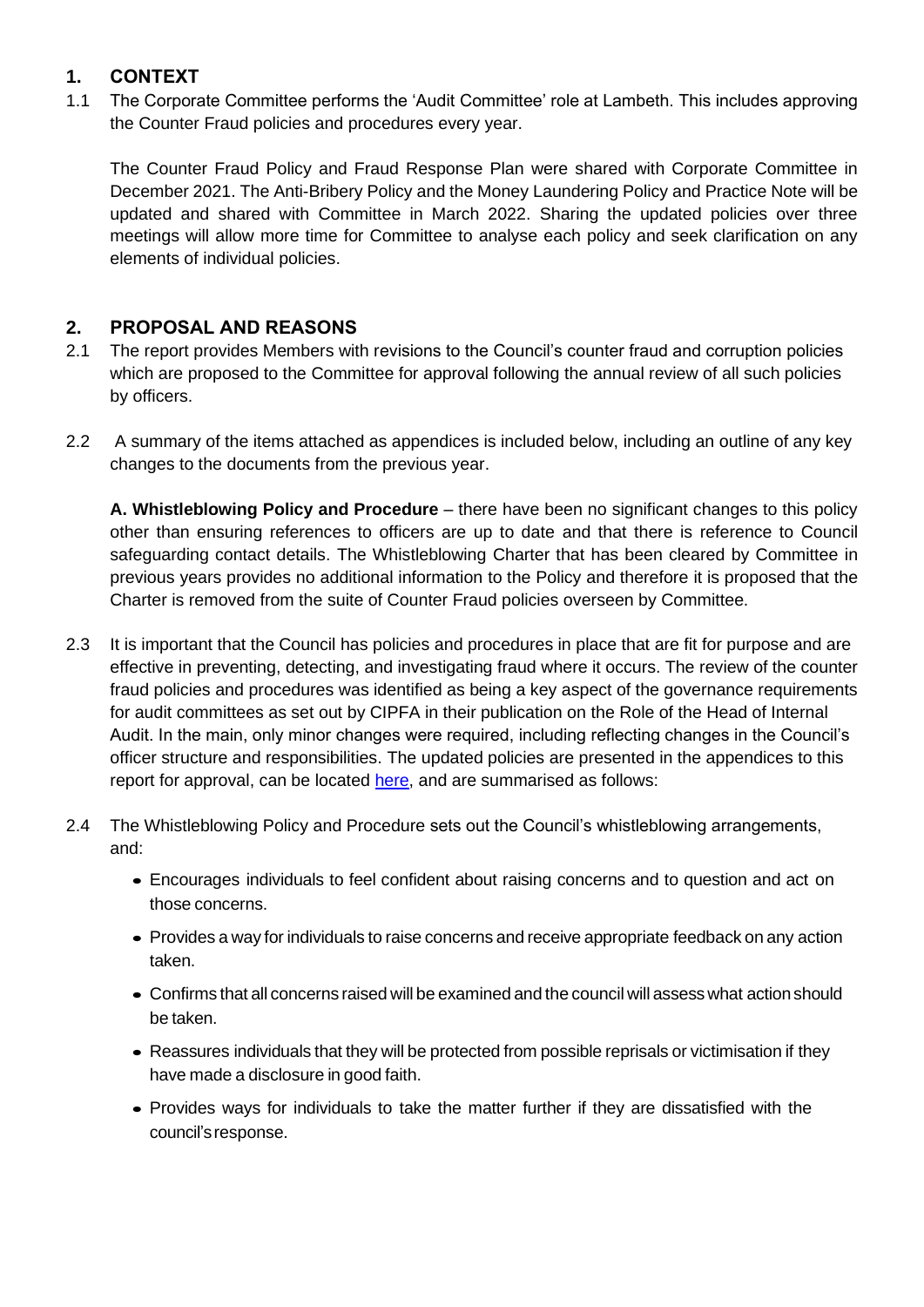## **3. FINANCE**

3.1 This report does not give rise to any additional capital or revenue financial implications. Actions to ensure compliance with relevant legislation and Council policies will be undertaken within the existing budgets.

## **4. LEGAL AND DEMOCRACY**

- 4.1 Under section 47B of the Employment Rights Act 1996 ("ERA"), a worker has the right not to be subjected to any detriment by any act, or any deliberate failure to act, by his/her employer on the ground that the worker has made a protected disclosure as defined in section 43A of the ERA.
- 4.2 A protected disclosure means any disclosure which, in the reasonable belief of the worker making the disclosure, tends to show one or more of the following:
- (a) That a criminal offence has been committed, is being committed or is likely to be committed,
- (b) That a person has failed, is failing or is likely to fail to comply with any legal obligation to which he/she is subject,
- (c) That a miscarriage of justice has occurred, is occurring or is likely to occur,
- (d) That the health or safety of any individual has been, is being or is likely to be endangered,
- (e) That the environment has been, is being or is likely to be damaged, or
- (f) That information tending to show any matter falling within any of the preceding paragraphs has been, is being, or is likely to be deliberately concealed.
- 4.2 To be protected under the provisions of section 47B ERA, the disclosure must be in the public interest. An award of compensation to the worker can be reduced if the disclosure was not made in good faith.
- 4.3 There were no further comments from Democratic Services.

### **5. CONSULTATION AND CO-PRODUCTION**

5.1 Officers and Members were consulted in drafting this report

### **6. RISK MANAGEMENT**

- 6.1 Failure to deliver the Counter Fraud Service would result in fraud not being tackled effectively.
- 6.2 Fraud and corruption risks considered as part of the Council's risk management arrangements. Implementing programmes and controls to prevent, deter and detect fraudulent and related activity will mitigate the council's exposure to fraud risks and minimise losses

## **7. EQUALITIES IMPACT ASSESSMENT**

7.1 An EIA has been suggested by Legal Services for each Counter Fraud policy. These have been prepared and shared with Equalities for review. Once these have been approved, they will be shared with the Committee.

### **8. COMMUNITY SAFETY**

8.1 Not applicable.